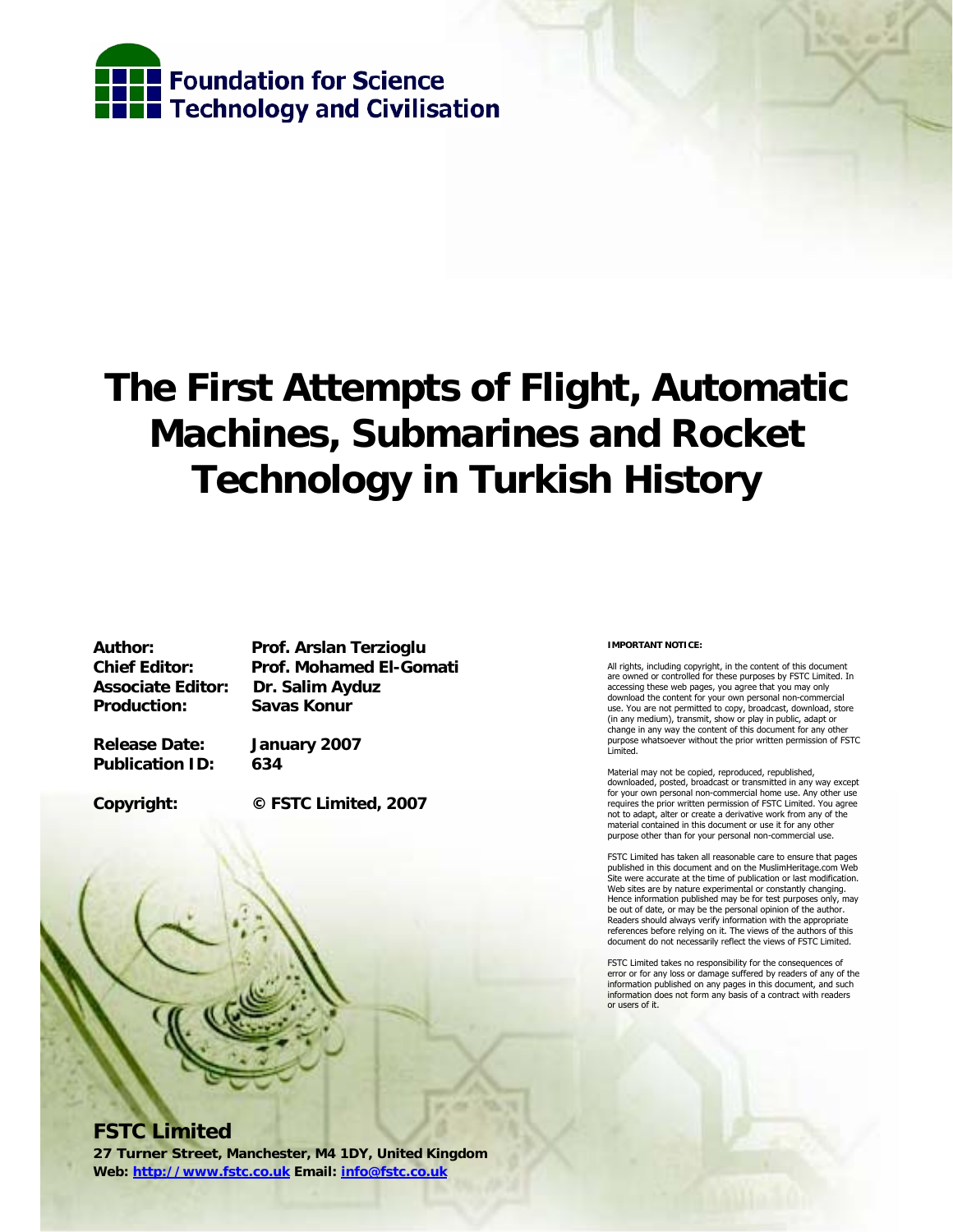### **THE FIRST ATTEMPTS OF FLIGHT, AUTOMATIC MACHINES, SUBMARINES AND ROCKET TECHNOLOGY IN TURKISH HISTORY**

**Prof. Arslan Terzioglu\***

This article was first published at *The Turks* (ed. H. C. Guzel), Ankara 2002, pp. 804-810. We are grateful to Hasan Celal Guzel, editor of The Turks for allowing publication.

#### **I. Introduction**

Discovering the skies had occupied people's imagination for many ages. In old Greek mythology, we see the flying attempts of Icarus and Daedalus. It is more than natural for the Chinese, with their culture dating back thousands of years, to dream of flying like birds. Ancient Chinese sources mention a flying vehicle called "fei tschü" around 1760 B.C. In a Chinese work written in the third century, this flying vehicle is referred to as follows:

"The people of Tschi-kung know very well how to build the technical tool used to kill birds. They are also capable of building the 'flying chariot = fei tschü' which can travel great distances with favourable winds. During the T'ang period (ca. 1760 B.C.) western winds brought such a chariot all the way to 'Iü Tschau.' The T'ang had it destroyed so that the people would not see it. After 10 years had passed, T'ang had another similar flying chariot built when the eastern winds blew and sent the visitors of the time to their lands at 40,000 11 (13,000 miles = 20, 921 km), passing through the Iü-men passage."<sup>1</sup>

Tao hung Tsching, who lived between 451-536 A.D., again mentions this flying vehicle in his work titled "Tschen kao". The oldest illustrations of this flying vehicle are in a book titled "Iyu kue" of 1368-1398 A.D. The illustrations of this flying vehicle were later published in 1609 in the works "san ts'ai t'u schuo" and "T'u schu tschi tsch'eng". However, in these illustrations, there is no sign of the force that actuates the flying vehicle. Therefore, until ancient Chinese sources describing the flying vehicle in further detail are found, this flying vehicle is to remain one of the inexplicable mysteries of ancient Chinese culture.

Archytas of Tarentum, who lived in the fourth century B.C., was described by Aulus Gellius as the inventor of a device called the "Flying Dove".<sup>2</sup> Archytas was one of the first founders of the study of mechanics. The "Flying Dove" he built was a type of kite.

It is known that in Alexandria, which was a large cultural centre in the Hellenistic period, the field of technical constructions was of large interest. Ktesibios, an Alexandrian mechanical scientist (third century

<sup>-</sup>\* Istanbul University, Faculty of Medicine.

<sup>&</sup>lt;sup>1</sup> Giles, H. A.: Spuren der Luftfahrt im alten China. Sonderdruck aus der astronomischen Zeitschrift", Hamburg 9 (1917), p. 2; Giles, H. A.: Traces of Aviation in ancient china. In: adversita Sinica, shanghai 1910.

<sup>&</sup>lt;sup>2</sup> Sarton, G.: Introduction to the History of science. Baltimore 1927, vol. I, p. 116. Darmstaedters, L.: Handbuch zur Geschicte der Naturwissenschaften und Technik. Berlik 1908, p. 14.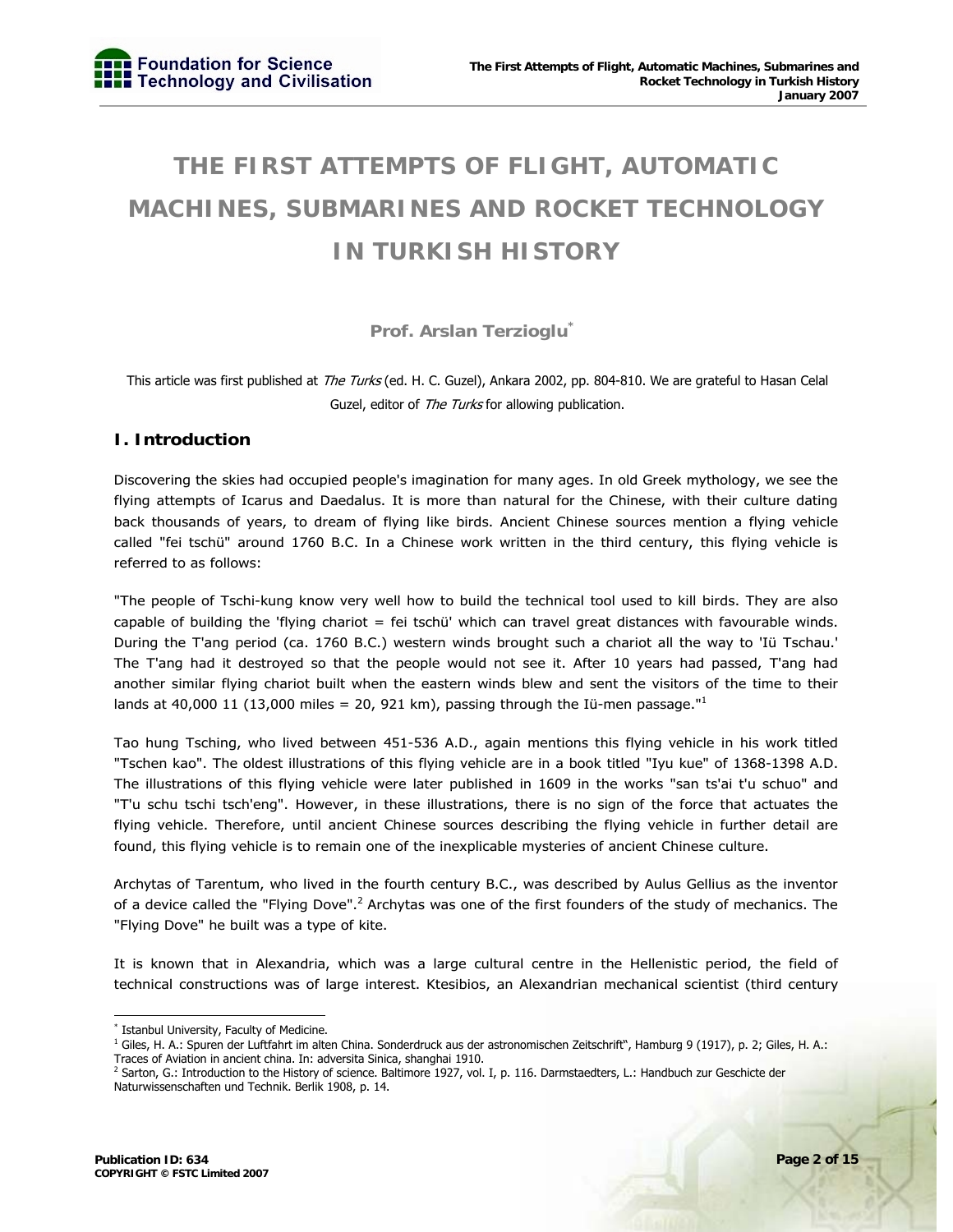B.C.), and Philon and Heron (first century A.D.) were working on the construction of several machines.<sup>3</sup> However, it is not known whether the construction of a flying mechanical device was made in the Hellenistic period. However, it can be proven with documents that in the Middle Ages and the Renaissance Era, flying mechanical devices were built, and the first attempts at flight were made in Turkic-Islamic cultural circles and in Europe.

#### **II. The Abbasid Period**

In the Islamic world, great importance was placed upon the study of natural sciences and technology. It is known that as early as during the reign of Harun al-Rashid, a water clock was built in the Islamic world. As told by Einhard<sup>4</sup> who wrote the life of Charlemagne, Harun al-Rashid sent a water clock to Emperor Charles as a gift.

Caliph al-Mamun had a silver and golden tree in his palace in Baghdad in 827, which had the features of an automatic machine. There were metal birds that sang automatically on the swinging branches of this tree built by the Muslim engineers of the time (The German publication of the Ismail b. Ali Ebu'l Feda history, Weltgeschichte, hrsg. von Fleischer and Reiske 1789-94, 1831).

Caliph al-Muktadir also had a golden tree in his palace in Baghdad in 915, with birds on it flapping their wings and singing (Marigny, A. de: Histoire des Arabes. Paris 1760, Bd. 3, S.206).

In the Abbasid period, Muslim scholars of Turkish, Persian and Arab origins created quite interesting works in the fields of mathematics and astronomy. It is accepted even by the Europeans that al-Biruni, the Muslim scholar, (973-1051) had argued that the world revolved around its axis 500 years before Copernicus. It is certain that Islamic scholars influenced Europeans in the fields of mathematics, astronomy, and philosophy. In his famous work titled De revolutionibus orbium coelestium of 1530, Copernicus refers to al-Zarqali (1028-1087) and al-Battani (858-929), Islamic astronomers.

#### **III. Seljuk Turks Era**

Sultan Malik Shah (1055-1092), the great Turk Seljuk emperor, had observatories built in Isfahan and Baghdad. In these observatories, famous astronomers like Omar Khayyam, Abu'l Mudaffar Isfizarî, and Maymun al-Najip al-Vâsitî practised their art. A new calendar (the Jalalaean Calendar) was created by the Islamic astronomers of the era for Sultan Malik Shah.<sup>5</sup> Mathematics, astronomy, physics, natural sciences, and technical sciences flourished in Turkic-Islamic cultural circles. Several manuscripts on mechanics and automatic machine construction in various libraries in Constantinople are sufficient to demonstrate this.

3 Drachmannn, a. G.: Ktesibios, Philon and Heron. Kopenhagen 1948; Klemm, F.: Technik, eine Geschicte ihrer Probleme. Freiburg-München (1954), p. 527.

<sup>4</sup> Sarton, G.; ibid, p. 527.

<sup>&</sup>lt;sup>5</sup> Ibn Funduq, Tatimma sivan al-hiqma, by M. Shafi, Lahore 1935, Bd. I, p. 115, 119, 163.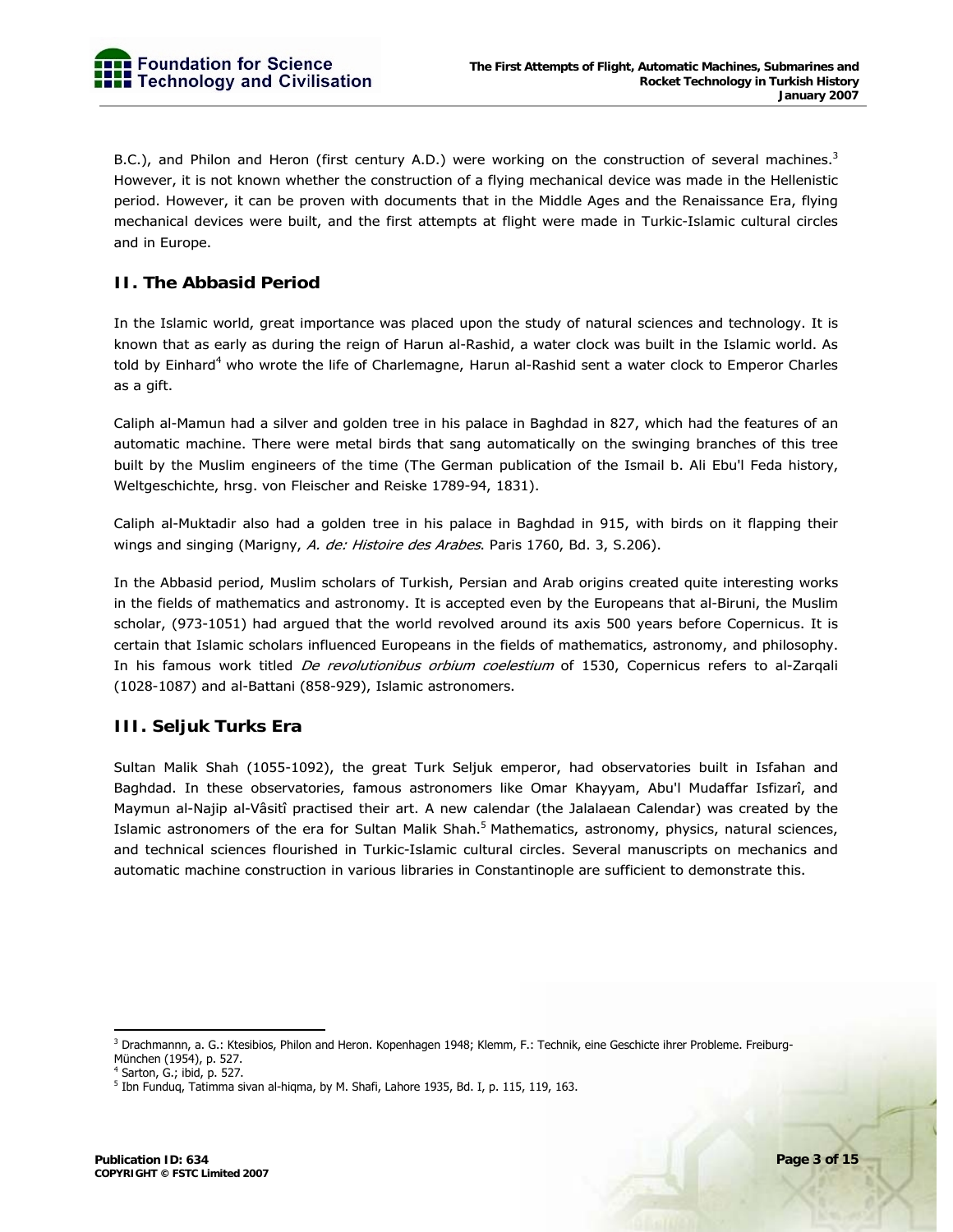

**Figure 1.** A machine working by water, design of al-Jazari, the chief engineer of Artuq Turks (an illustration from al-Jazari's book, al-Jamiu bayn al-ilm wa'l-amal al-Nafi fî sinaat al-hiyal) (Ahmet III Library, Topkapi Palace Nr 3472, p. 1366).

During the era of the Artuqs, one of the small Turkic states that appeared after the Great Seljuk Empire collapsed, technical works were built. Upon the encouragement of Malik us-Salih Nasruddin Abu al-Fath Mahmud b. Kara Arslan b. Davud b. Sokman b. Artuq (1200-1222), the Artuq emperor who reigned in Diyarbakir, Bedi' al-Zaman Ebu'1-Izz Ibn Ismail Ibn al-Razzaz al-Jazarî wrote a book with the title Kitâb al-Jâmi' bayn al-ilm wa'l-amal al-nafî' fî sinaat al-hiyal which mentioned several automatic machines, water clocks, water pumps, water levels, and musical instruments, with construction drawings. Even though the original of the book does not exist, there are five handwritten copies in Turkey, four of them in the Topkapi Palace Museum (Ahmed III, No. 3472, No. 3461, No. 3350 and Treasury No. 414) and in the Suleymaniye Library (St. Sophia No. 3606), and ten other hand-written copies in the libraries of Oxford, Leiden, Paris, Dublin and St. Petersburg.<sup>6</sup>

The Oxford copy of this work was studied by E. Wiedemann, the German science historian, and his conclusions were published in various articles as of  $1908<sup>7</sup>$  The Oxford copy of this book was translated into English by Donald R. Hill and was published in 1974.<sup>8</sup> Al-Hassan had compared several hand written copies of this work, and published the Arabic text in Aleppo in 1979 with an English summary.<sup>9</sup> Of the existing hand-written copies, the copy at No. 3472 of the library of Ahmed III in the Topkapi Palace is most probably the most valuable one, as it is stated that the drawings in this copy are drawn by Badi' al-Zaman Abu'l-Izz Ismail ibn al-Razzaz al-Jazarî himself and the manuscripts are copied by Muhammad Ibn Yusuf Ibn Osman, from the original copy of the author. According to Prof. Kazim Cecen, who made valuable research

<sup>-</sup><sup>6</sup> Bodleian Library oxford graves M. S. 27. Library of the university of leiden, Or. M. S. 656, chester beatty library Dublin. M. S. 4187, bibliothique nationale paris, fonds arabe 2477, Leningrad library M. S 2539.

<sup>&</sup>lt;sup>7</sup> Wiedemann, Eilhard; Hauser, F.: Über die uhren im bereich der Islamichen Kultur. NOVA ACTA Band C, Nr. 5, Halle 1915, p. 3-272.<br><sup>8</sup> Hill, Denald, B.: The Book of knowledge of ingenieur mechanical devices, Derdrecht (He

<sup>&</sup>lt;sup>8</sup> Hill, Donald, R.: The Book of knowledge of ingenious mechanical devices. Dordrecht (Holland) Boston (USA) 1974.

<sup>&</sup>lt;sup>9</sup> Al-Hassan, Ahmad Y.: al-Jami bain al-ilm wal-amal al –nafi fi sinâ'at al hiyal. Institute for the history of Arabic science university. Of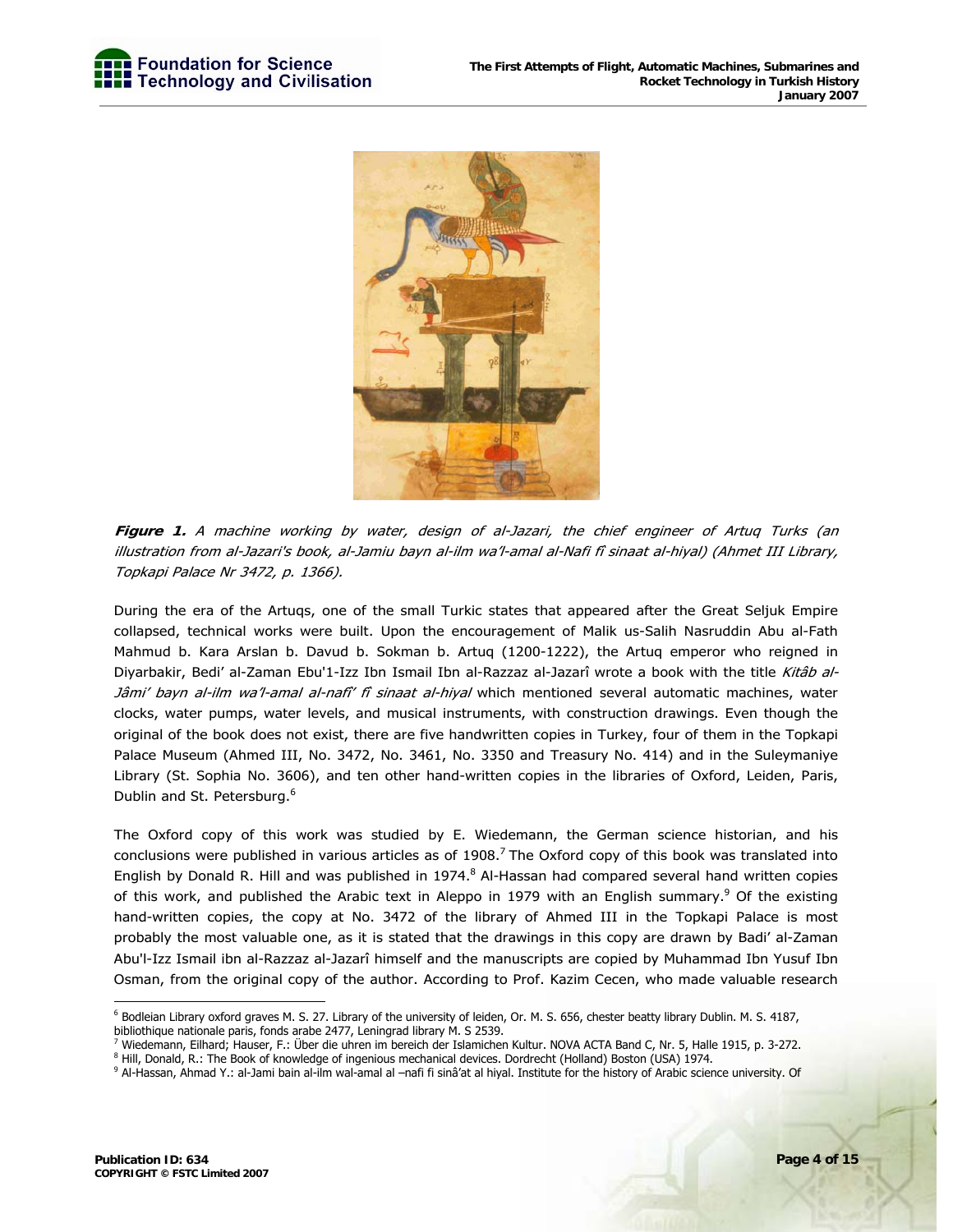on this subject, in the handwritten copy of this work in the Bodleian library, Oxford, it is stated that al-Jazarî completed the original book on 4 jamaziyulahir 602 (January 16, 1206), and, in copy no. 3472 in the Ahmed III library, it is stated that this hand-written copy is completed around end of shaban 602 (April 10, 1206), and as, al-Jazarî is referred to as deceased, it can be deduced that al-Jazarî passed away between these two dates.<sup>10</sup> Accordingly, it is understood that al-Jazarî worked for 32 years in the Artuglu palace between 570 (1174) and 602 (1206). However, most probably due to a copying mistake, in the Suleymaniye Library copy of this text (St. Sophia No. 3606) on page 2a, it is stated that al-Jazarî worked in the Artuqlu palace as the head engineer (Reis'ul-Amal) for 25 years. In the preface of the work, al-Jazarî states that he had studied the books and works of scholars preceding him, but finally he had freed himself from their influences and solved the problems through his own point of view. He underlined the importance of the work, saying: "This book contains some tears that have been patched, some methods that have been classified and some sketches that have been discovered. I do not believe there exists another similar work".<sup>11</sup> In his work, which consists of six chapters, al-Jazarî discloses his discoveries concerning important technical issues such as water clocks, water clocks with oil lamps, the constructions of pots and pans for wine making, the construction of ewers and bowls for use as cups, the sketches of pools and fountains and music automatons, and the sketches of devices able to elevate water from shallow wells or flowing rivers.



**Figure 2.** An automatic clock design from al-Jazarî's book, al-Jamiu bayn al-ilm wa'l-amal al-Nafi fî sinaat al-hiyal (Ahmet III Library, Topkapi Palace Nr 3472).

It was most probably al-Jazarî, the engineer, who built the giant complex in Hisn Keyfa, covering an entire district and consisting of a bridge with bazaars underneath, caravanserais, and other structures, upon the request of Fahreddin Karaarslan, the Turkish Artuq emperor.<sup>12</sup>

Aleppo. Syria 1979.

<sup>&</sup>lt;sup>10</sup> Cecen, Kazim: El-Cezerî'nin su saatinin konstruksiyonu. I. uluslararası türk-islam bilim ve teknoloji tarihi kongresi. 14-18 Eylül 1981, Bildiriler V, Istanbul 1981, p. 322.

<sup>&</sup>lt;sup>11</sup> Suleymaniye Library, Ayasofya nr. 3606, folio 2-4.

<sup>&</sup>lt;sup>12</sup> De Vaux, Baron Carra: Les Penseurs de l'Islam. Paris 1921, Bd. II p. 173-4; Yaqût: Mucem'ul-Buldan. Beirut 1957, Bd. II, p. 65; Turan,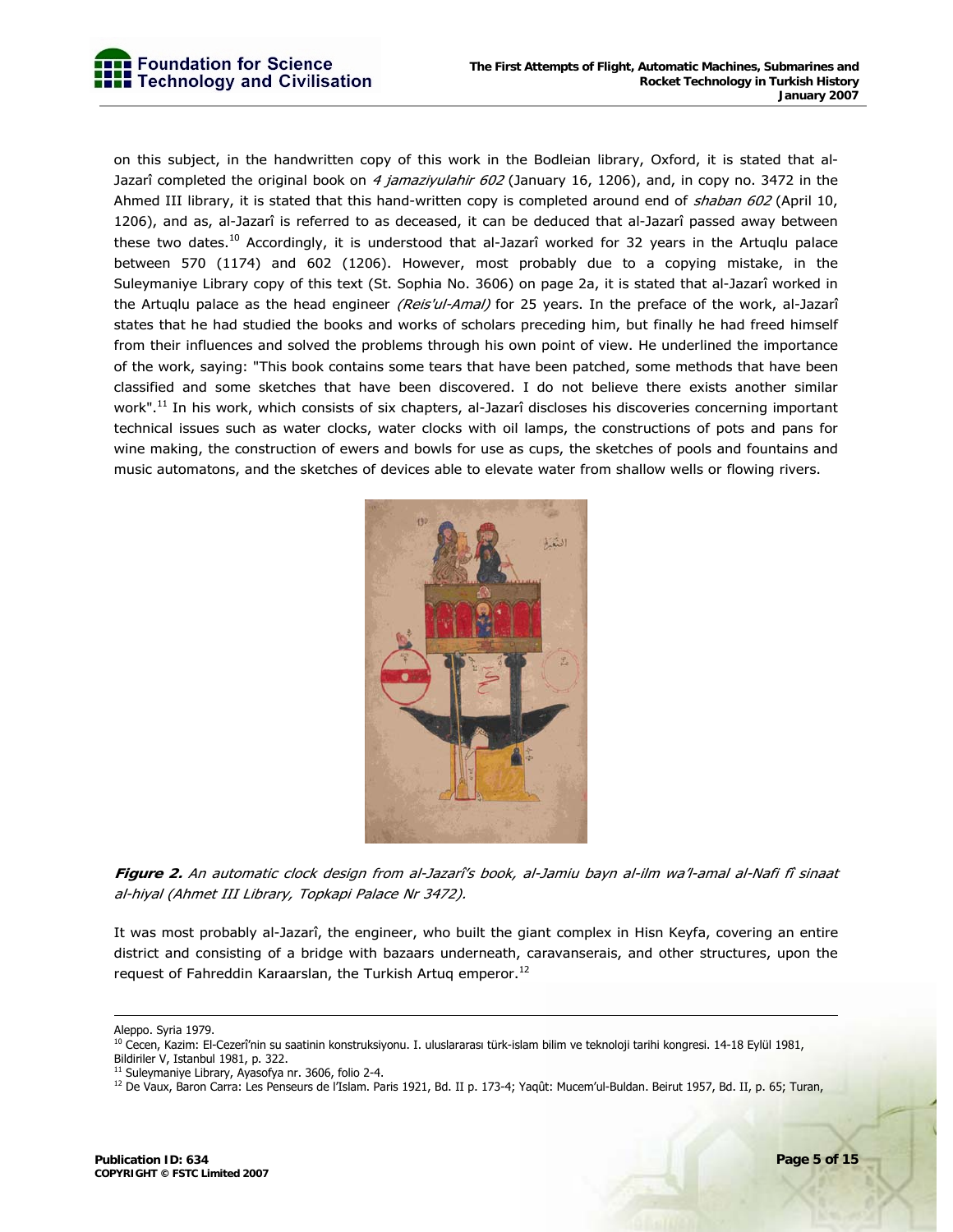It is seen that the technical and natural sciences were encouraged and flourished not only during the Artuqs, but also in the other Seljuk beyliks, and in Syria and Egypt later on during the Mamluke sultans.

Especially during the first Crusades, there was an obligation for Islamic scholars to work on the discovery of gunpowder and explosive weapons as early as the twelfth century, in order for the Turkic-Islamic world to succeed against the Christian armies.

Kajgarh Mahmud, mentioning a primitive gun that shoots bullets, $^{13}$  and later Aydinogullari using guns firing bullets using springs and which are audible,<sup>14</sup> shows that the gun was invented by the Turks in its primitive form, together with gunpowder. In the twelfth century, the Seljuks had facilities in Sivas for manufacturing war machines.<sup>15</sup> It is stated in *Nesrî Tarihi* written at the end of fifteenth century that in the Ottoman army canons and guns were used from  $1421-22$ .<sup>16</sup>

It is understood from the reports of a Frenchman who witnessed the battle that the Muslim engineers used explosive weapons against the Crusade Army V, led by King Ludwig der Heilige.<sup>17</sup>

It is stated in Tung-kiang-kang-m, the Chinese Empire Chronicle, that the Chinese used explosives earlier, in 1232, when defending Pien-king against the Mongols. However, whether the inventor of this explosive material was Wei-sching, the Chinese supreme commander, or not, it is not known.<sup>18</sup>

Still, it is understood from the following information, again from old Chinese sources dating back to the Kubilay Khan era, that the Turkic-Islamic world was more advanced than China in manufacturing explosive materials and ballistic weapons.

Between 1271 and 1273, Kubilay Khan had requested Abaka Khan (Chinese transcription Apu-ko-wang) to send Muslim engineers in order for his own army to win during the siege of the Chinese cities Hangshow and Hsiang-yang. Again according to Chinese sources, Abaka Khan sent two Muslim engineers, Alaaddin and Ismail, from Turkestan. It is obvious that these engineers, who were Muslims and from Turkestan, are Turks. These two Turk-Muslim engineers built machines of a ballistic-weapons nature before the besieged city of Hang-show. Aladdin, the engineer, later crossed the Yang-tsze River with the army of General Alihaya and played a major role in the conquest of several Chinese cities. Aladdin died in 1312. His son Maho-scha took after his father.<sup>19</sup>

Ismail (Chinese transcription I-ssu-ma-yin), the other Turk-Muslim engineer, was present in the Mongol siege of Hsiang-yang in 1273. He built a war machine with the characteristics of a ballistic weapon in the southeast of the city. Chinese sources mention that when this war machine was fired the earth and skies

O.: Selcuklular tarihi ve Turk Islam Medeniyeti, Istanubl 1969, p. 368.

<sup>&</sup>lt;sup>13</sup> Kasgarli Mahmud: Divanu Lügat it-Turk. By Kilisli Rifat, Istanbul 1333, 1335; trans. B. Atalay, Ankara 1940-41, I, p. 325.<br><sup>14</sup> Düsturnâme, p. 59; Turan, O.: p. 291.

<sup>&</sup>lt;sup>15</sup> Nesevi, M.: Siretu Jala al-din Mengübirti. Published by O. Houdas, Paris 1891, p. 186; Quatremere: Historier des Mogol de la Perse. Paris 1836, p. 132-136.

<sup>&</sup>lt;sup>16</sup> Mehmed Nesri: *Tarih-i cihannuma*, by Faik Resit Unat, Mehmet A. Koymen, Ankara 1957, II, 565, 611, 639.<br><sup>17</sup> Hunke, S.: Allahs sonne über dem Abendland. Stutgart (1967), p. 36.

<sup>18</sup> Darmstadler, L.; ibid, p. 52.

<sup>&</sup>lt;sup>19</sup> Giles, H. a.: A chinese Biographical Dictionary, London-Shangai 1898, p. 1; Sarton, G.: Vol II, Part, p. 1034.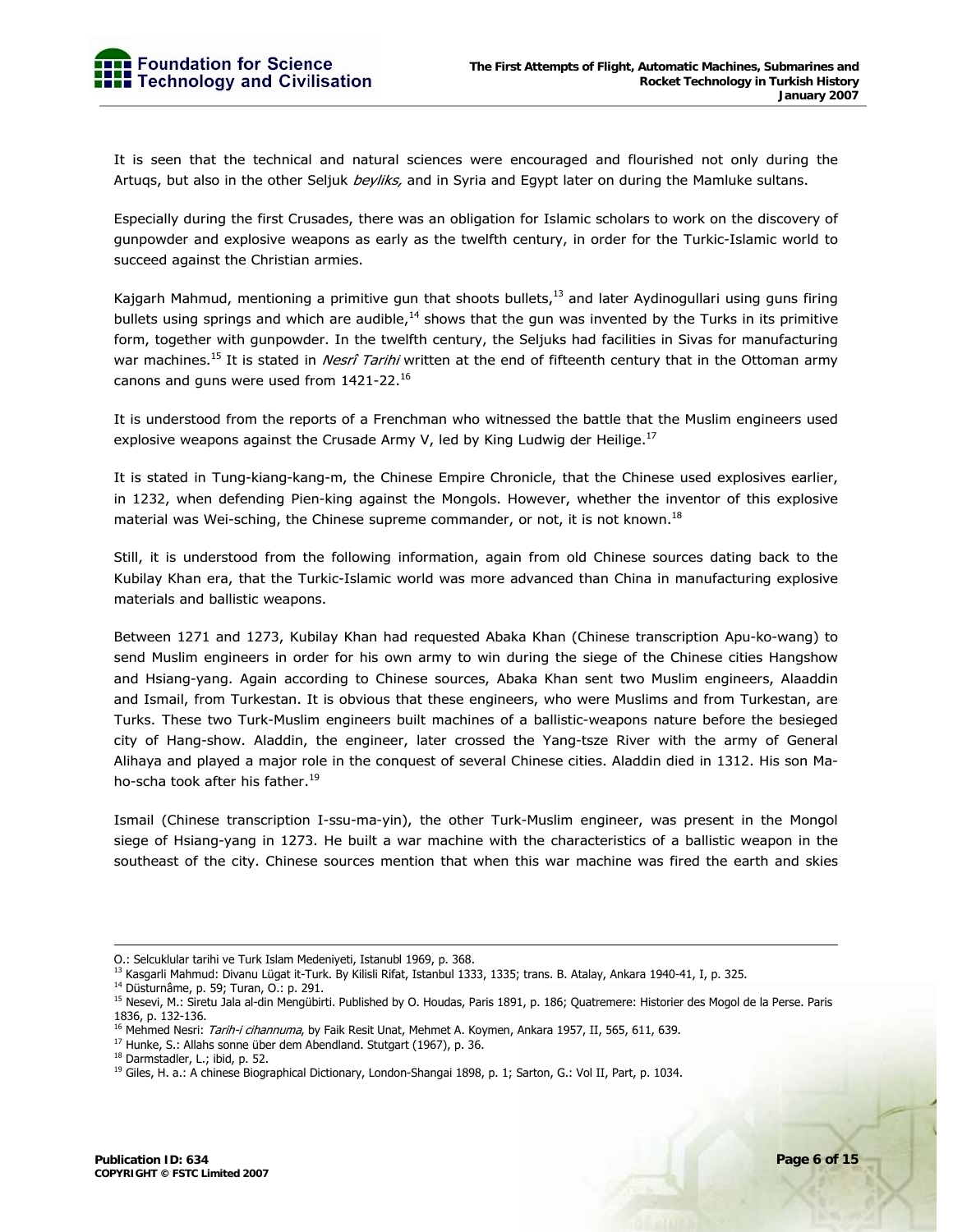shook, the canons were buried seven feet into the ground and destroyed everything.<sup>20</sup> Yakub, the son of Ismail the engineer who died in 1330, also took after his father. $^{21}$ 

Syria (and particularly Damascus) was a major centre of the sciences in the thirteenth century with the madrasas and hospitals built by Turkic Atabegs. It was very natural for Muslim scholars to manufacture gunpowder and build explosive weapons in Syria as it witnessed many gory battles during the Crusades. Islamic scholars in the thirteenth century had technical information sufficient to use gunpowder for rockets.



**Figure 3.** A rocket plan from Ibn Aranbugha's book Kitabül anik fil manajik kitabül hiyal fil hurub ve fath, Kitabul esliha (Armoury Manual), Ahmet III Library, Topkapi Palace Nr, 3469.

In the books "Kitap al-furusiya val-muhasab al-harbiya" and "Niyahat al-su'ul val-ummiya fi ta'allum a'mal al-furusiya" written by the Islamic scholar Hasan ar-Rammah Najm al-Din al-Ahdab in the thirteenth century, explosive materials, firearms, and, for the first time, torpedoes driven by a rocket system were mentioned.<sup>22</sup> In this work on battle techniques written around 1275 by Hasan ar-Rammah, the illustrations of a torpedo running with a rocket system filled with explosive materials and having three firing points can also be found. Hasan al-Rammah lived in Syria during the reign of Sultan Baybars, during the Mamluk era and died in 1294 or 1295.<sup>23</sup> A hand-written copy of this work can be found in the Topkapi Palace Library (Topkapi Palace A. 2651). Another copy is registered with No. Ancien fond MS. 1127 in the Bibliotheque National, Paris.

Another book on arms and military in the Topkapi Palace is a very valuable document copied in the fourteenth century that consists of three different works. The first section is called Kitab anîq fi'l-manajniq and written in 775 for Ibn Aranbugha Al-Zardkâsh, the Ayyubid commander or for Mingili Boga al-Shimmin. According to more recent research, the author is not known. The second section is the book called Kitab alhiyal fi'l-hurub ve fath almada'in hifz al-durub, on rockets, bombs and burning arrows, written by the Turkish commander Alaaddin Tayboga al-Omari al-Saki al-Meliki al-Nasir. It was copied in 1356 (Topkapi Palace A. 3469, Es'ad Ef. Library No. 1884).

<sup>20</sup> Giles. H. A.: ibid, p. 354.

<sup>21</sup> Sarton. G.: ibid, p. 1039.

 $^{22}$  Sarton, G.: p. 1039-1040; Joseph Toussaint Reinaud und ildephonse fave: Histoire de l'artillerie, I, ere partie: Du feu gregois, de feux de guerre et des orignes de la poundre a canon. Paris 1845.

<sup>&</sup>lt;sup>23</sup> Satron, G.: ibid, p. 1039.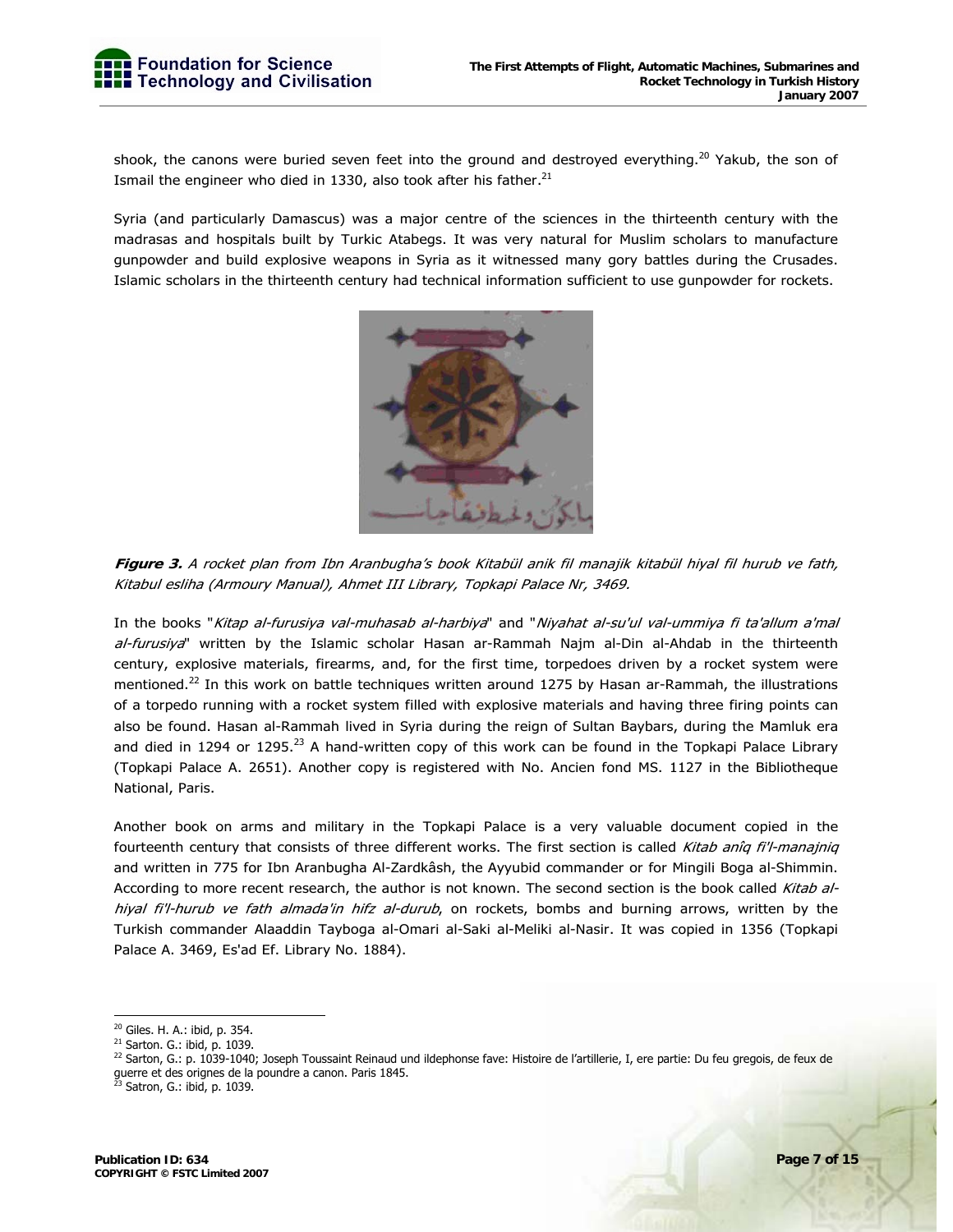

**Figure 4.** Another rocket plan from Ibn Aranbugha's book Kitabül anik fil manajik kitabül hiyal fil hurub ve fath, Kitabul esliha (Armoury Manual), Ahmet III Library, Topkapi Palace Nr, 3469.

Later on, it is seen that explosive weapons using gunpowder were used by Muslims in Spain in their battles with the Christians. The Muslims in Spain had victories against the armies of Christian knights in Baza in 1325, in Alicante in 1331, and in Algejiras and Crecy in  $1342.^{24}$ 

With the translation of Islamic works on natural sciences and techniques into Latin, technical advances were possible in the Christian world in the Renaissance era.

Giovanni de Fontana, the Italian engineer, was the scientist who designed water mines (See Minen) for the first time in Europe.<sup>25</sup> Giovanni de Fontana designed in 1420 a "mechanical bird" that was powered by a rocket system, and which was used for measuring the heights of castle walls and buildings. However, it is not known whether this mechanical bird was put into practice or not. In the fifteenth century, Giovanni Torriano, another Italian engineer, built a wooden mechanical bird that flew.

It is known that in the fifteenth century Regiomontanus, the German astronomer, built a mechanical eagle and a mosquito. Regiomontanus, whose real name was Johann Muller, was ordained as the cardinal of Regensburg by Pope Sixtus IV. It is stated in the sources that around 1470 or 1477, while he was in Rome, he died of plague or of poison. In a source from 1739, the following was written on the flying mechanical constructions of Regiomontanus.

"... we have to admit that he [Regiomontanus] was so skilled in making machines that he built an iron mosquito that flies and a wooden -or a metallic, according to some sources-eagle. This mechanical eagle met the Emperor Maxilian flying when he came to Nurnberg and accompanied him to the city".<sup>26</sup>

<sup>&</sup>lt;sup>24</sup> Hunke, S.: ibid, p. 37.

<sup>&</sup>lt;sup>25</sup> Darmstaedter, L.: ibid, p. 61. fontana's book about tehcnique Munchen, Staatsbibliothek. Cod. Iconogr. Nr. 242.

<sup>&</sup>lt;sup>26</sup> Grosses vollstandiges Universal Lexicon aller Wissenschaften und Künste. Leipzig und Halle 1739, Bd, XXII. P. 224; for Regiomontanus' flying mechanical constructions first see: Ramus, Peter: Scholar, mathem., II, Frankfurt 1599 (Bühel, J. A.: De aqvila et Mvsca ferrea, quae mechanico artifice apud Noribendgenses gvondam volitasse feruntur, Altdorf 1707). See. Feldhaus, F. M.: Die Technik München, (1970).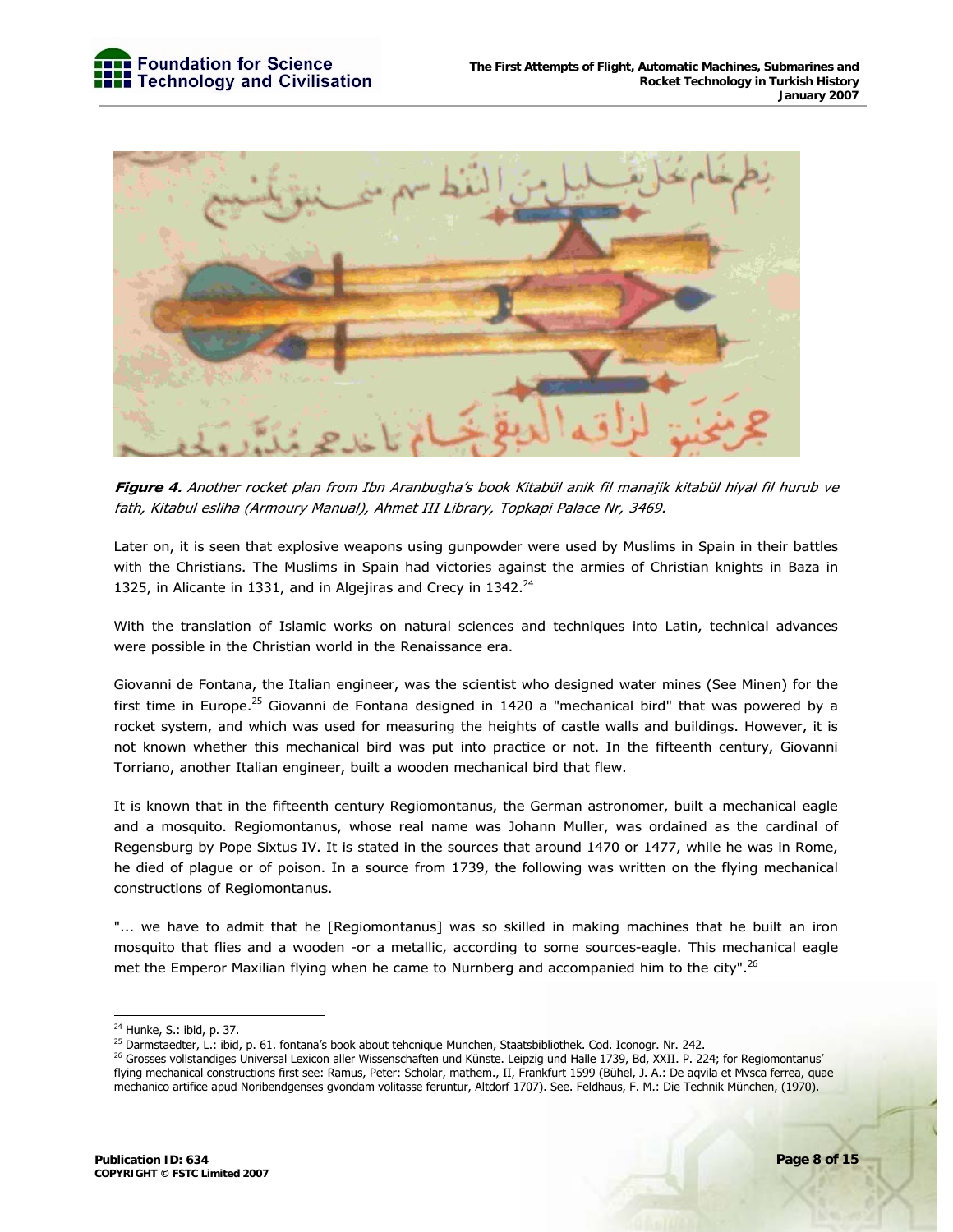Regiomontanus had written a commentary on the astronomical works of al-Battani (877-918), the famous Muslim astronomer, and this was published in 1537 in Nurnberg together with the work of al-Fargani. The title of this work, in its second publication in Bologna in 1645, was as follows:

"The Astronomy Book of al-Battani with some Additions of Johannes Regiomantanus".<sup>27</sup>

Leonardo da Vinci is often mentioned as the first inventor of the dark box (a primitive version of a camera [Camera obscura]), water pump, flywheel, and flying machines. However, it is known that Leonardo da Vinci was under the influence of Islamic scholars, and he was particularly inspired by the work of al-Hazen.

We have to remind here that a hand-written copy of the technical work of Ahmed b. Musa, the Islamic engineer, is still in the Vatican Library. $^{28}$ 

Furthermore, in the Turkic-Islamic cultural world, the first attempts at flight are seen long before the European Christian world. A Turkish scholar of Sayram (Ispidjap) had researched the relationship between the wing surfaces of birds and their weights, to find the physical causes for flight.<sup>29</sup> This work set new horizons in the field of aerodynamics. "The old Turks called heaven ugmak [to fly]. And hell was called Tamuk or Tamu. Tamuk means covered building. Ucmak means reaching the skies".<sup>30</sup>

Furthermore, the word *ugmak* (to fly) can be found in the lyric poems of the work of Sultan Veled, "Divan-i Turkî Sultan Veled", printed in 1925 by Veled Celebi Izbudak for the Ministry of Education. For example:

Ugmak asindan dilervem hir canak Nur hamurundan iki uc bazlama. Tahurdur hak sucusu ucmak icre Eger tahirsen ondan sen icersin.<sup>31</sup>

Considering that flying is a much-desired sacred ideal for Turks, one should not be surprised at the flight attempt of Ismail Ibn Hammad al-Javharî, the great Turkish scholar, of Farab, Turkestan as early as the beginning of the eleventh century. Al- Javharî who boasts the famous work of "al-Sihah" attempted flying when he was in Nijabur. He tied two wooden wings with a rope, and climbed the roof of a mosque in Nijabur. He addressed the people of Nisabur who gathered around the mosque with surprise and curiosity, as follows:

"O People! No one has made this discovery before. Now I will fly before your very eyes. The most important thing on earth is to fly to the skies. That I will do now", and let himself free from the roof of the mosque

<sup>————&</sup>lt;br>Sp. 50.

<sup>27</sup> Hunke, S. A.: ibid. P. 93.

<sup>28 &</sup>quot;L'ouvrage sur la mecanique d'Ahmed fils de Mousaexiste en manuscrit au Vatican, avec des figures, 6 Berlin et a Gotha; mais le texte n'en serait pas tres correct, d'apres Wiedemann qui l'a un peu erudie." (De Vaux, Baron Carra: Les Penseurs de L'Islam. Paris 1921, Bd. II, p. 172). "L'ouvrage sur la mecanique d'ahmed fils de Mousaexiste en manuscrit au Vatican, avec des figures, 6 Berlin et a Gotha; mais le texte n'en serait pas tres correct, d'apres Wiedemann qui l'a un peu erudie." (De Vaux, Baron Carra: Les Penseurs de L'Islam. Paris 1921, Bd. II, p. 172).

<sup>29</sup> Turan, O.: ibid. p. 368.

<sup>&</sup>lt;sup>30</sup> Necip Asim Yaziksiz: Istanbul'da Balon. *Turk Tarihi Encumeni Mecmuasi*, 18 (1926), pp. 384-385.<br><sup>31</sup> Velet Celebi Izbudak: *Divan-i Türki Sutan Veled*. Ankara 1925.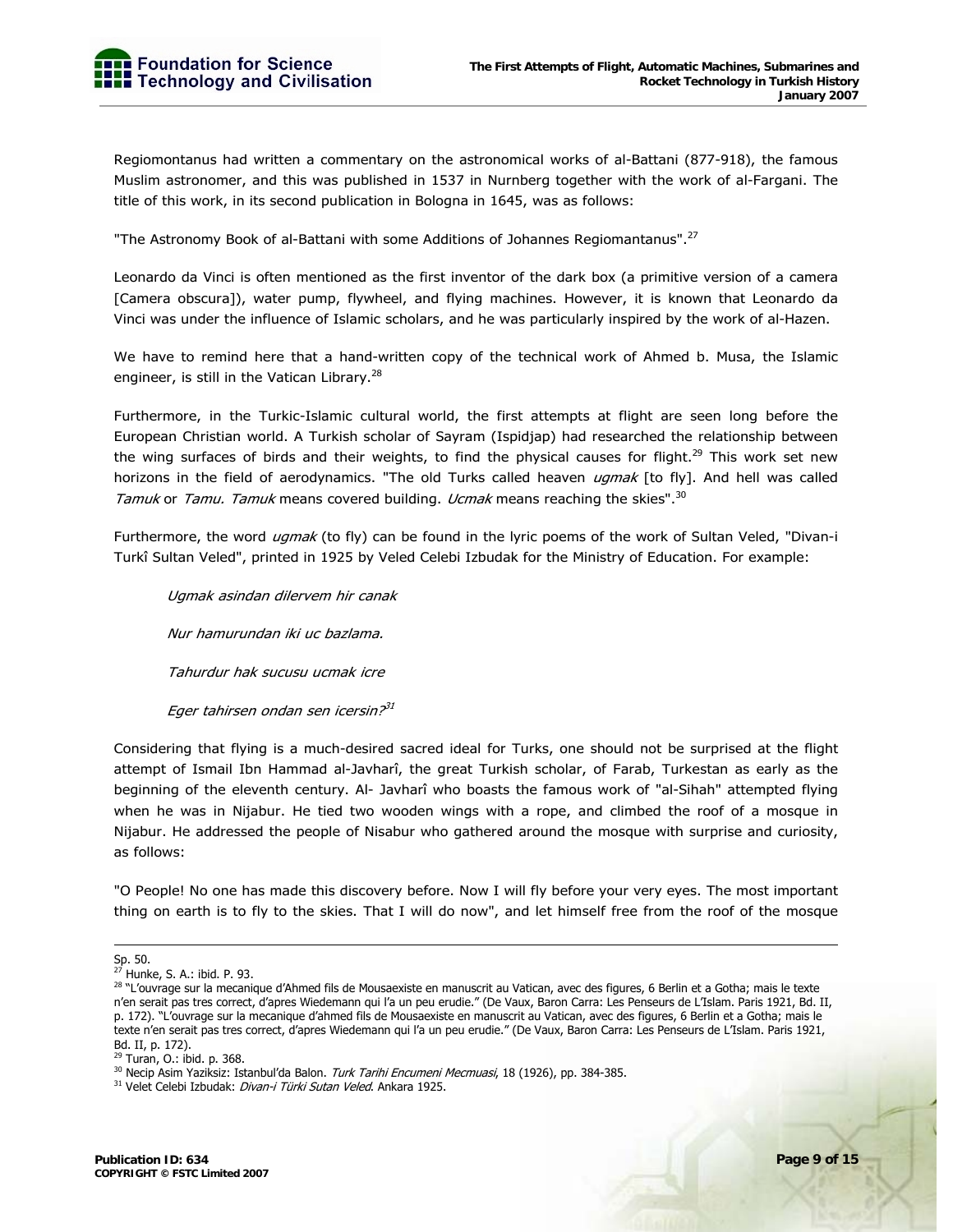with his two wings. After flying for some time, he fell and died. $32$  The date of the flight attempt, which was delayed due to the death of al- Javharî, is given as 1003 (393 A.H.), 1007-1008 (398 A.H.) and 1009-1010  $(400 A.H.)$  in sources.  $33$ 

Similar flight attempts were also made in Spain in the ninth century, which coincided with the brightest era of Islamic culture. Islamic scholar Abbas b. Firnas, who discovered the manufacture of crystals, made a flight attempt with the flying surfaces he built in 880, and after flying some time, he landed again without being hurt.<sup>34</sup>

The most interesting of the flight attempts in the Turkish-Islam cultural circles were those of Hazarfan Ahmed Celebi and Lagarî Hasan Celebi in 1630-1632 during the reign of Sultan Murad IV. Evliya Celebi, who personally witnessed these flight attempts, gave the following information in his travel book, the handwritten copies of which can be found in the Libraries of Istanbul:

"Hazarfan Ahmed Celebi: First he practiced by flying over the pulpit of Okmeydani eight or nine times with eagle winds, using the force of the wind. Then, as Sultan Murad Han was watching from the Sinan Pasha mansion at Sarayburnu, he flew from the very top of the Galata Tower and landed in the Dogancilar Square in Uskudar, with the help of the south-west wind. Then Murad Khan granted him a sack of golden coins, and said:

'This man is a scary man. He is capable of doing anything he wishes. It is not right to keep such people,' and thus sent him to Algeria on exile. He died there".<sup>35</sup>

Evliya Celebi's anecdote of Lagarî Hasan Celebi flying with a seven-winged rocket of his own invention is still more interesting, and is as follows:

"Lagarî Hasan Celebi: The night Murad Han's daughter, Kaya Sultan, was born was as brilliant as a star, and there was an infant ceremony. Lagarî Hasan had invented a seven-winged rocket using fifty okka (140 lbs) of gunpowder paste. In Sarayburnu, he mounted the rocket before the emperor. His students lit the wick. Lagarî said 'O my sultan! Be blessed, I am going to talk to Christ', and he ascended praying. He lighted the rockets he took with him, illuminating the surface of the sea. When the big rocket ran out of gunpowder, he splashed into the sea while landing. Thereon, he swam and came before the sultan naked. He kissed the ground and joked 'O my sultan! Christ sends his regards to you'. He was granted a sack of silver coins, and was enrolled as a cavalry soldier with seventy silver coins for his salary:

Then he went to Selamet-Giray Khan in Crimea, and died there. The deceased was a close friend of mine. God bless him".<sup>36</sup>

Dr. John Wilkins, Chester High Priest and mathematician, mentions these flight attempts of Turks in Istanbul in his work "Wilkins Discovery of a New World", of 1638.<sup>37</sup> As his source, he names Augerius

<sup>&</sup>lt;sup>32</sup> Hayrettin Zirikli: *El-alam Kamusu'l-Teracim*. Cairo 1927, p. 105; Sarkis, Joseph Elian: *Dictionnaire Encyclopedique de Bibliographie arabe*. Fascicule XI. Caire 1930. pp. 723-724.<br><sup>33</sup> Cheneb, M. ben al-Djawhari: *Enzyklopaedie des Islam*. Hrsg. M. Th. Houtsma. Leiden-Leipsiz 1913, Bd. I, s. 1073.

<sup>&</sup>lt;sup>34</sup> Lévi-Provencal, E.: La Civilitation Arabe en Espagne. Paris 1948, p. 77; Sitzungsberichte d. phys. -med. Sozietat, Erlangen, Bd. 38, 1906, p. 146.

<sup>&</sup>lt;sup>35</sup> Evliya Celebi: *Seyahatname*. New Edition. Istanbul (1969). II, 335; Manuscript Topkapi Palace B. Nr. 304; Suleymaniye Besir aga, nr. 448.

<sup>&</sup>lt;sup>36</sup> Evliya Celebi: Seyahatname Istanbul (1969), II, 335-336.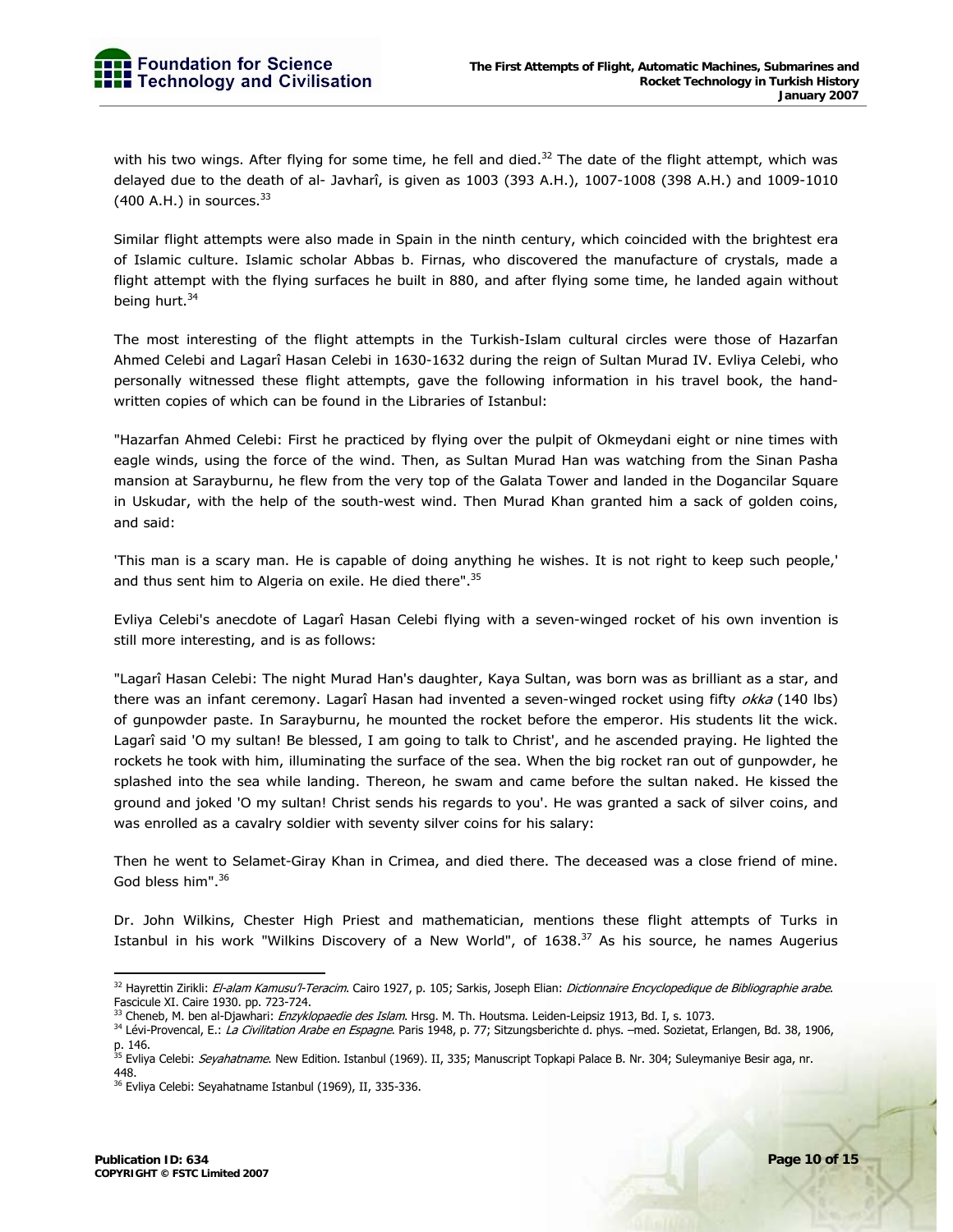Gislenus Busbequius (1522-1592), who came to Istanbul as the Austrian envoy during the reign of Suleyman the Magnificent.



**Figure 5.** Augerius Gislenus Busbequius (1522-1592), the Austrian Ambassador who had indicated as the reference in Europe, to the flight trials of Turks in Istanbul.

In the work "The Birth of Flight" published in 1941, G. Busbequius is also named as a source, and the Istanbul attempts of Turks are briefly mentioned as follows:

"If it be enquired what means there may be conjectured for our ascending beyond the space of the earth's Magnetical. Vigor, I answer: It is not perhaps impossible that a man may be able to fly by the application of wings to his own body as Mercury and Deadalus are feigned and as has been attempted by Divers, particularly by a Turk in Constantinople as Busbequis relates".<sup>38</sup>

Accordingly, it must be accepted that as early as during the reign of Suleyman I Ottoman Turks made a number of attempts at flight.

Hezarfen Ahmed Celebi, who opened a new era in the history of aviation, being sent to Algeria on exile, and Lagarî Hasan Celebi not receiving enough attention, and his departure to Crimea later on, do answer the question of why the development in this field did not continue.

The Turkish engineer Lagarî Hasan Celebi, flying with a seven-winged rocket of his own invention and then landing safely on the sea with eagle-like wings, is very similar to the sea-landing methods of Americans, with parachutes after their voyages into space. Therefore, Lagarî Hasan Celebi deserves a special place in

<sup>&</sup>lt;sup>37</sup> Wilkins, John: Discovery of a New World. London 1638.

<sup>&</sup>lt;sup>38</sup> The Birth of Flight. Edited by Hartley Kemball Cook George allen/Unvin Ltd. London 1941, p. 29.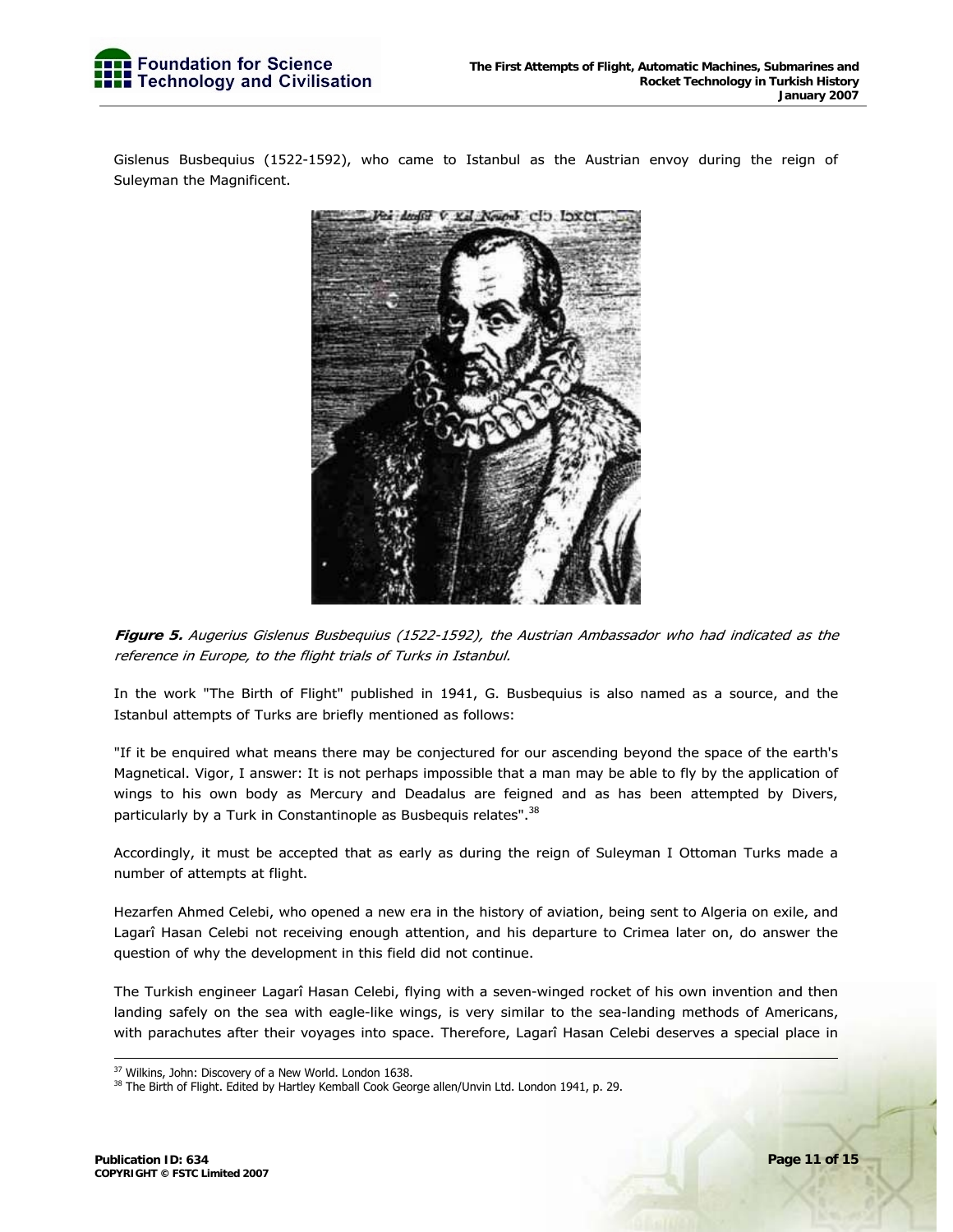the history of aviation, with his flight attempt, which opened new horizons in rocketry techniques. This success of Lagarî Hasan Celebi is a result of the technical developments in the Turkic-Islamic world, such as of gunpowder and fire arms being first developed in the Seljuk era in the twelfth and thirteenth centuries, ballistic arms being built by Turkic-Islamic engineers, and even the preparation of sketches of torpedoes powered by a rocket system. Indeed, during the conquest of Constantinople, and as the Ottoman Empire expanded across three continents, the major role of the advanced state of the Turks in making explosive arms and in technical fields is without doubt. It must not be forgotten that when

Lagarî Hasan Celebi made his flight attempt with a rocket-like vehicle; the Ottoman Empire was going through its last bright era under Sultan Murad IV.

One of the most important anecdotes of Evliya Celebi on these flight attempts is that Lagarî Hasan Celebi went to Crimea to Selamet Giray Khan after these trials, and later died there.

According to the researches by S. N. Kuzmenko, a Russian scientist on rocket technology, the study of rocket technology began in Ukraine for the first time after the seventeenth century, and the first description of a rocket dates to 1650 in Ukraine. Afterwards, Nikolojev and K. I. Konstantinov (1818-1871) based their works on these first studies in Ukraine, which enabled the current success of Russian rocket technology.<sup>39</sup>

The first Russian rocket technology studies in Ukraine coinciding with just after Lagarî Hasan Celebi's residence in the Crimea and his death supports the opinion that studies in the field of Russian rocket technology could have been influenced by the Turkish engineer Lagan Hasan Celebi and his students. When I supported this thesis in the  $13<sup>th</sup>$  Congress on the History of Sciences in Moscow, on August 26, 1971,<sup>40</sup> the Russian scientist S. N. Kuzmenko who was reporting on Russian rocket studies in Ukraine, stated that he agrees with me and that he is carrying out research in the Russian archives to support my assertions.

In the work called Ummul-Gaza, written by Ali Aga, the second caliph of the Bombardiers class in the reign of Sultan Ahmed III (1703-1730), which is in the Topkapi Palace currently; the rockets called tulumbas invented by himself and used for castle sieges in the seventeenth century were described. These are illustrated to be  $11$ -12 arsin (7-8 m) long and the diameter was difficult for one person to encircle. In this work, Ali Aga relates the failures of the battles to the recession in inventing and developing arms and recommends to the sultan that new arms be developed. Thus, it is seen that the developments and new discoveries in the Turkic-Islamic world in this field came to an end.

However, again during the reign of Sultan Ahmed III (1703-1750), which is during the Tulip Age, there is strong evidence both in the Surname (chronicle) of Mehmed Hazîn and the Surname of Vehbi, as the witnesses of the era, that Ibrahim Efendi, the dockyard architect, had invented the submarine which was called "Tahtelbahir". Seyyid Vehbi compared this submarine invented by the architect Ibrahim Efendi to an alligator, and tells in his *Surname* that during the circumcision ceremony that Sultan Ahmed III held for his sons, while the sultan, the viziers, and sultan's sons were watching the shows in the coastal palace in Aynali Kavak, the alligator-like submarine slowly emerged on the water and moved slowly to the sultan, and after staying on the sea for half an hour, submerged in the sea again to the great surprise of the public;

<sup>-</sup><sup>39</sup> Kuzmenko, S. N.: Froom the History of Rockettry in Ukrania. XIII th international congress of the history of science. Section. N. 12. Histroy of aircraft, rocket and space science and technology, Moskou 1971, pp. 74-75.

<sup>40</sup> Terzioglu, Arslan: Handschriften aus dem gebiet der Technik und aerodynamik sowie ersten Flugversuche im IX. XVII. Jh. İm islamischtürkischen Kulturbereich. XIII. th international congress of the history of science. Section. N. 12. Histroy of aircraft, rocket and space science and technology, Moskou 1971, pp. 75-77.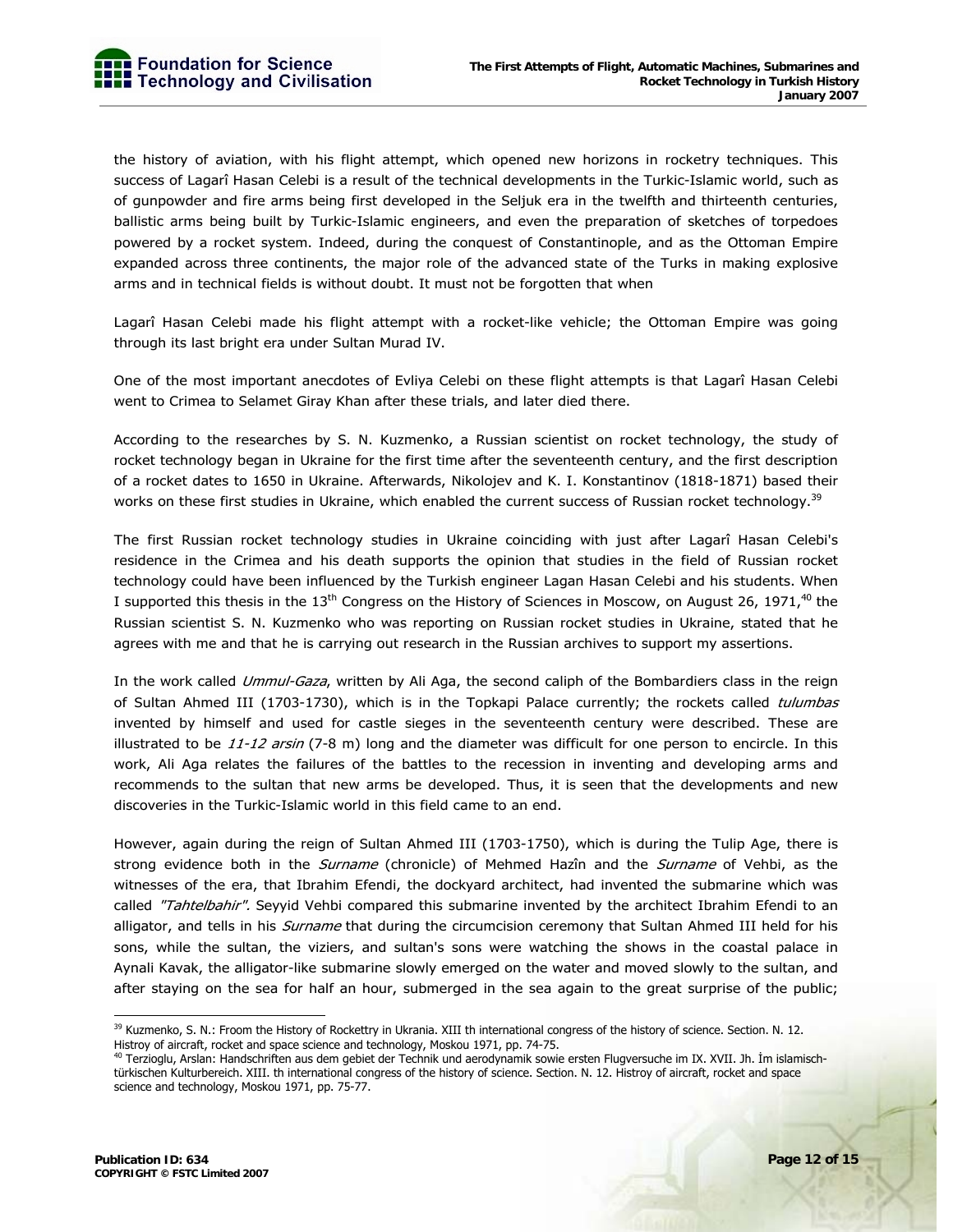then emerged one hour later, with five people walking outside the mouth of this alligator-like submarine, with trays of rice and *zerde* (dish of sweetened rice) on their heads. The book Surname-i Humayun of Seyyid Vehbi, which explains the technical information concerning this sub-marine submerging in the sea and the crew being able to breathe through pipes while under the sea, $41$  demonstrates to us that the first Ottoman trials of submarines were successful. The *Surname*<sup>42</sup> of Mehmed Hazîn, who told of the events of October 1, 1720, during the circumcision ceremony of the sons of Sultan Ahmed III, related that a fish-like submarine was present; however, his secrets were buried with him.

Although it is mentioned by Bahaeddin, the historian, that the first submarine was used<sup>43</sup> during the Seljuk period, against the Crusader knights in the siege of Akka in 1150, it is understood that the submarine built by Ibrahim, the architect, in the Ottoman era during the reign of Ahmed III was more developed and could stay under water for one hour. Considering that the British tried to build a small submarine half a century after Ibrahim and failed,<sup>44</sup> it is obvious that the Ottoman success in this field is most notable. However in 1776, the submarine developed by the American scientist David Bushnell was a success.<sup>45</sup> The sketches of a submarine project in the archives of Stockholm Military Organization are interesting for the assessment of all the technical developments of the era.

#### **IV. Conclusion**

The Islamic renaissance, which began in the ninth and tenth centuries, brought about major advances in the technical field and as early as the ninth century the first attempts at flight had begun in Turkistan and Andalusia. It is understood from the works of Hasan ar-Rammah and Aladdin Tayboga al-Umari as-Saki and other works the copies of which are in our libraries, which during the Seljuk and Mamluk era, rocket driven torpedoes and rockets were developed. At the beginning of the seventeenth century, the Turkish engineer Lagarî Hasan Celebi's flight in Istanbul is very similar to the sea-landing methods of Americans, with parachutes, after their space trials. Evliya Celebi mentioning that Lagarî Hasan Celebi went to the Crimea after this trial, to Selamet Giray Khan, and the first Russian rocket technology studies in Ukraine coinciding with just after Lagarî Hasan Celebi's residence in Crimea and his death, support the opinion that studies in the field of Russian rocket technology could have been influenced by the Turkish engineer Lagarî Hasan Celebi and his students.

#### **REFERENCES**

Al-Hassan, Ahmad Y.: al-Jami bain al-ilm wal-amal al –nafi fi sinâ'at al hiyal. Institute for the history of Arabic science university. Of Aleppo. Syria 1979.

Cecen, Kazim: El-Cezerî'nin su saatinin konstruksiyonu. I. uluslararası türk-islam bilim ve teknoloji tarihi kongresi. 14-18 Eylül 1981, Bildiriler V, Istanbul 1981, p. 322.

Cheneb, M. ben al-Djawhari: Enzyklopaedie des Islam. Hrsg. M. Th. Houtsma. Leiden-Leipsiz 1913, Bd. I, s. 1073.

<sup>-</sup>

<sup>&</sup>lt;sup>41</sup> See. Seyyid Vehbi: Surnâme. Suleymaniye Library, Hamidiye 952, foliea 171b.<br><sup>42</sup> See. Mehmed Hazîn: Sûrnâme, Bayezid Library, Nureddin Paşa, 10267, folio 132 b.

<sup>&</sup>lt;sup>43</sup> Saban Dogen, Musluman ilim onculeri ansiklopedisi, İstanbul 1984, s. 205.<br><sup>44</sup> See. Flack, N. D.: Diving vessel by the Ms. Day. London 1775.

<sup>&</sup>lt;sup>45</sup> Feldhaus, F. M.: Die Technik. Ein Lexikon der Vorzeit, der geschichtlichen Zeit und der Naturvölker. München 1970, sp. 1122.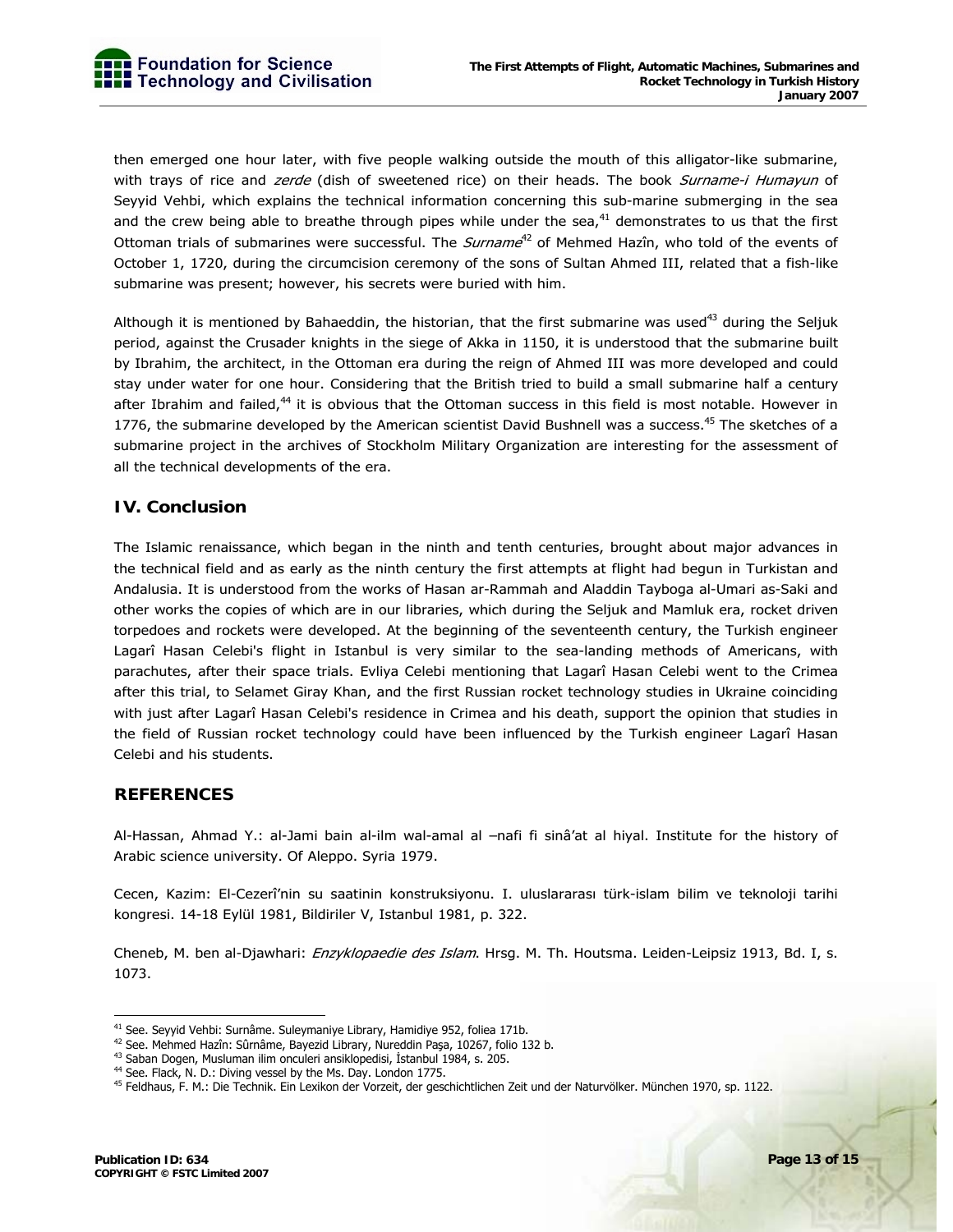Darmstaedters, L.: Handbuch zur Geschicte der Naturwissenschaften und Technik. Berlik 1908, p. 14.

De Vaux, Baron Carra: Les Penseurs de L'Islam. Paris 1921.

Dogen, Saban, Musluman ilim onculeri ansiklopedisi, İstanbul 1984, s. 205.

Drachmannn, a. G.: Ktesibios, Philon and Heron. Kopenhagen 1948.

Evliya Celebi: Seyahatname Istanbul (1969).

Evliya Celebi: Seyahatname. New Edition. Istanbul (1969).

Feldhaus, F. M.: Die Technik München, (1970).

Feldhaus, F. M.: Die Technik. Ein Lexikon der Vorzeit, der geschichtlichen Zeit und der Naturvölker. München 1970, sp. 1122.

Flack, N. D.: Diving vessel by the Ms. Day. London 1775.

Giles, H. a.: A chinese Biographical Dictionary, London-Shangai 1898, p. 1; Sarton, G.: Vol II, Part, p. 1034.

Giles, H. A.: Spuren der Luftfahrt im alten China. Sonderdruck aus der astronomischen Zeitschrift", Hamburg 9 (1917), p. 2; Giles, H. A.: Traces of Aviation in ancient china. In: adversita Sinica, shanghai 1910.

Grosses vollstandiges Universal Lexicon aller Wissenschaften und Künste. Leipzig und Halle 1739, Bd, XXII. P. 224.

Hayrettin Zirikli: El-alam Kamusu'l-Teracim. Cairo 1927.

Hill, Donald, R.: The Book of knowledge of ingenious mechanical devices. Dordrecht (Holland) Boston (USA) 1974.

Histroy of aircraft, rocket and space science and technology, Moskou 1971, pp. 75-77.

Hunke, S.: Allahs sonne über dem Abendland. Stutgart (1967).

Ibn Funduq, Tatimma sivan al-hiqma, by M. Shafi, Lahore 1935, Bd. I, p. 115, 119, 163.

Joseph Toussaint Reinaud und ildephonse fave: Histoire de l'artillerie, I, ere partie: Du feu gregois, de feux de guerre et des orignes de la poundre a canon. Paris 1845.

Kasgarli Mahmud: Divanu Lügat it-Turk. By Kilisli Rifat, Istanbul 1333, 1335; trans. B. Atalay, Ankara 1940-41.

Klemm, F.: Technik, eine Geschicte ihrer Probleme. Freiburg-München (1954).